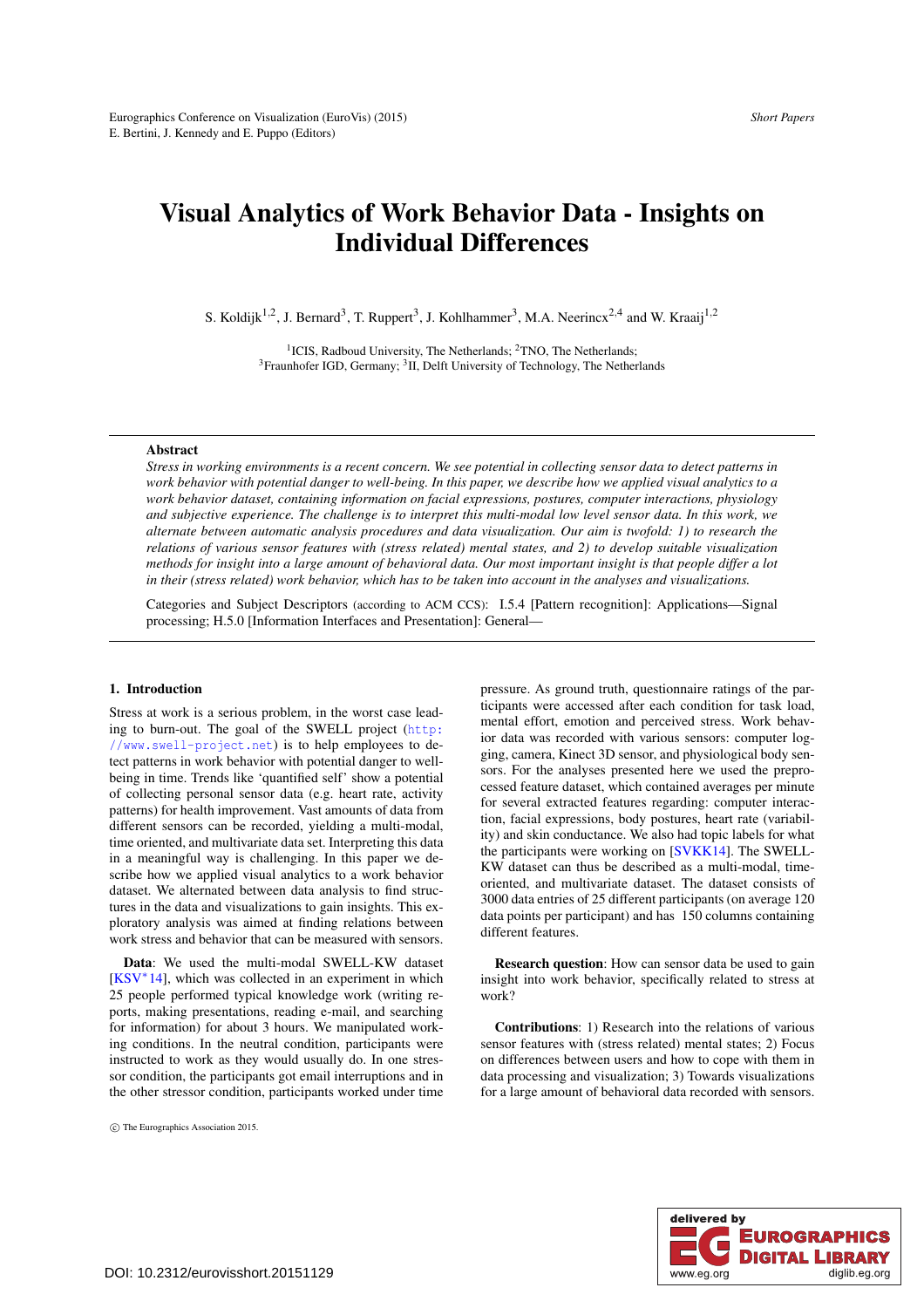### <span id="page-1-0"></span>2. Related work

# 2.1. Affective computing

Regarding the relation between stress and sensor data, Sharma and Gedeon [\[SG12\]](#page-4-2) provide a compact survey. Often, body sensors are used to measure the physiological stress response directly (e.g. skin conductance [\[BHK](#page-4-3)<sup>\*</sup>12], heart rate [\[HBV13\]](#page-4-4)). There also is potential in using outward characteristics, such as facial expressions, postures or computer interactions as indicators for the user's mental state. Facial expressions are currently mainly used for inferring emotions, but people might also show facial expressions indicative of mental states. Craig et al. [\[CDWG08\]](#page-4-5) looked at facial expressions while students worked with an online tutoring system. Association rule mining identified that frustration was associated with activity in facial action units 1, 2 (inner and outer brow raiser) and 14 (dimpler); confusion was associated with AU 4 (brow lowerer), 7 (lid tightener) and 12 (lip corner puller). Moreover, preliminary results by Dinges et al. [\[DRD](#page-4-6)∗05] suggest that high and low stressor situations could be discriminated based on facial activity in mouth and eyebrow regions. Regarding postures, Kapoor and Picard [\[KP05\]](#page-4-7) present research in which posture data was successfully used for estimating interest (vs. uninterest). Mental states are also being estimated from computer interaction data. Results by Vizer, Zhou and Sears [\[VZS09\]](#page-4-8) indicate that stress can produce changes in typing patterns. We think also general human computer behavior, like task switching or browsing, might be indicative of mental states. In general, the affective computing community often uses (black-box) machine learning algorithms to classify sensor data into mental states (see [\[SG12\]](#page-4-2)). Often one model is learned over all users. This work is different, as we are interested in finding underlying behavioral patterns related to stress, for individual users. Visualizing behavioral patterns may give users more insight and actionable information than just a stress labeling.

# 2.2. Visual analytics

The structures of our included data set fit well to the survey of Kehrer and Hauser for the visualization and visual analysis of multi-faceted scientific data [\[KH13\]](#page-4-9). Most relevant are the characterizations for multi-modal, multivariate, and (spatio-) temporal data. From a task-based perspective we borrow concepts from exploratory data analysis. In particular, most relevant classes of techniques are feature selection, visual comparison, and feature relation. In our approach we have to identify and select features relevant to mental states. Regarding human motion analysis, a visual-interactive ex-ploratory search system was presented in [\[BWK](#page-4-10)<sup>\*</sup>13]. The results of the data characterization phase give an indication on the complexity of the feature selection and (pre-) processing tasks for respective data sets. A profound overview of feature selection techniques in general is presented in the survey of Guyon and Elisse [\[GE03\]](#page-4-11). Well-known examples for the visual-interactive specification and selection of features are the Polaris system [\[SH00\]](#page-4-12) and approaches presented by Doleisch et al. [\[DGH03\]](#page-4-13) and May et al.

[\[MBD](#page-4-14)<sup>\*</sup>11]. A **visual comparison** helps to show differences in behavior related to stress. A taxonomy for information visualization tools that support comparison tasks is provided by Gleicher et al. [\[GAW](#page-4-15)∗11]. They distinguish between juxtaposition, superposition, and explicit encoding. Visual comparison tasks can also be supported through compact representations of multidimensional data with glyph designs. For a recent state-of-the-art report on glyph-based visualization we refer to Borgo et al. [\[BKC](#page-4-16)<sup>\*</sup>13]. An important step our approach is the identification of feature relations within our multi-modal data set. Multiple linked views are an important class for supporting the visual-interactive exploration of relations. In addition, superposition-based overview visualizations can support users in revealing relations between multi-modal features. In the approaches of Bernard et al., the users are guided towards interesting relations between clusterings of time series data and attached meta-data attributes [\[BRS](#page-4-17)∗12b[,BRS](#page-4-18)∗12a]. In addition, visual-interactive approaches addressing relation tasks for mixed data sets are presented in [\[KBH06,](#page-4-19) [AAMG12,](#page-4-20) [BSW](#page-4-21)<sup>\*</sup>14].

## 3. Data analysis and visual analytics

We carried out an iterative process by moving back and forth between data analysis and data visualization. In this process we gained a variety of insights in the nature of the dataset and its challenges, which we then aimed to address in the next iteration. Here we describe this process in detail.

#### 3.1. General overview

We started with some general analyses on the dataset [\[KSNK13\]](#page-4-22). A comparison of our working conditions (neutral, stressor email interruptions, stressor time pressure) with t-tests revealed that people showed differences in computer interactions under stressors. However, t-tests did not reveal an increase in experienced stress under stressors. As this result surprised us, we plotted the difference in stress for each participant in a bar chart. This visualization revealed that for half of the participants perceived stress was higher under a stressor, whereas for a quarter of the participants stress was lower. When comparing conditions with t-tests, simple averages over all participants were taken, which kept such effects hidden. This brings us to our first main insight: Data visualization enabled us to view all 25 individual users and eased the identification of effects within subgroups. To be able to look into the data of individual participants, we implemented a visualization for the SWELL-KW dataset ([http://cs.ru.nl/~skoldijk/Visualization/](http://cs.ru.nl/~skoldijk/Visualization/ExperimentBrowser/Generic/Gantt_and_Numeric.html) [ExperimentBrowser/Generic/Gantt\\_and\\_Numeric.](http://cs.ru.nl/~skoldijk/Visualization/ExperimentBrowser/Generic/Gantt_and_Numeric.html) [html](http://cs.ru.nl/~skoldijk/Visualization/ExperimentBrowser/Generic/Gantt_and_Numeric.html)). Subjective experience data is displayed in relation to different sorts of data. For sensor data we use line charts to plot specific features over time. We applied machine learning techniques to the computer logging data to infer the current task [\[KvSNK12\]](#page-4-23). The categorical variables are plotted as Gantt charts (see Fig. [1\)](#page-2-0). This is a starting point for giving insight into working behavior. The question that

arises is: *Are there interesting relations between subjective*

*variables and features measured by the sensors?*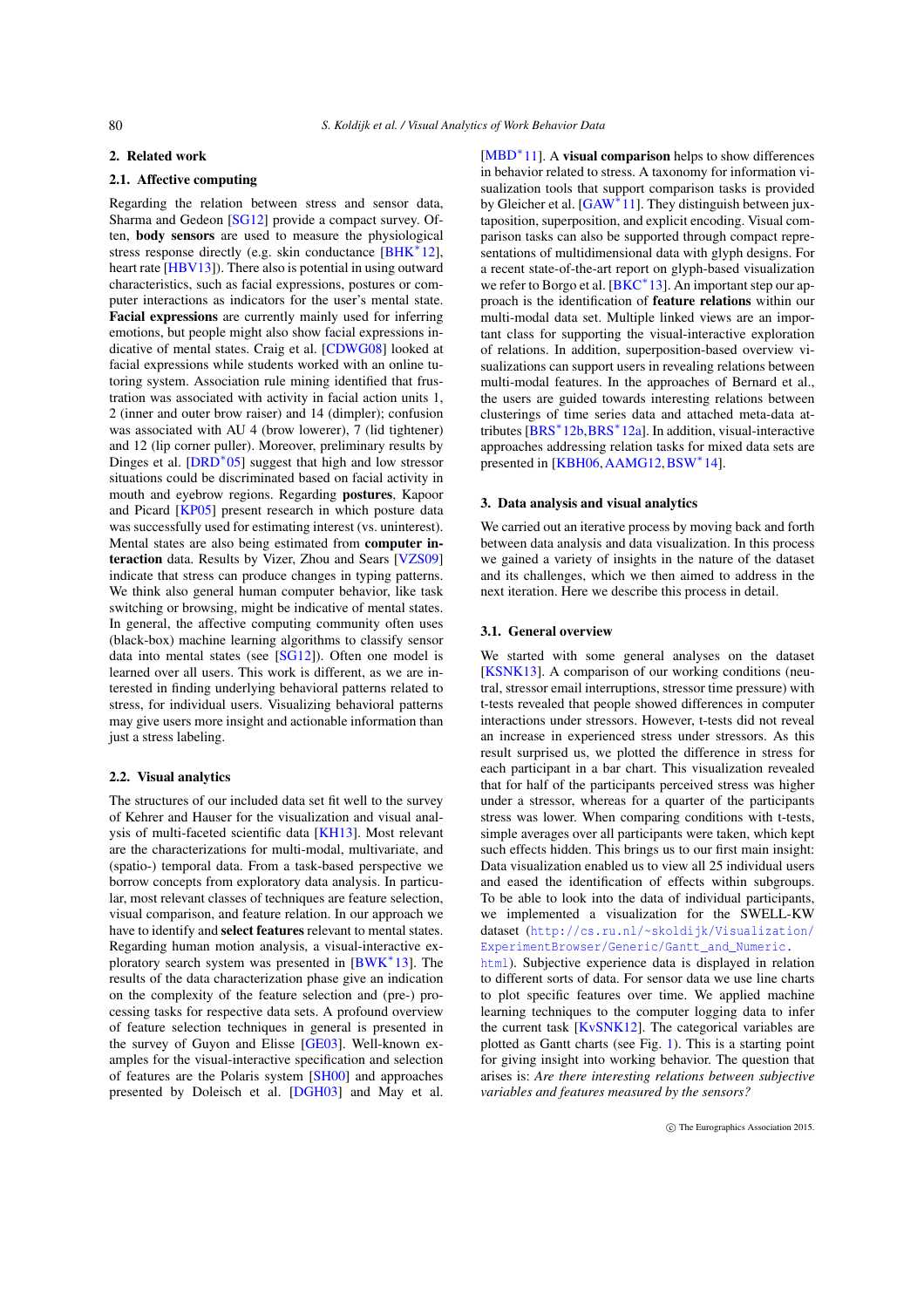<span id="page-2-2"></span>

<span id="page-2-0"></span>Figure 1: *SWELL-KW dataset browser (extract). Topic and task worked on depicted (green: main task, blue: help task), together with the skin conductance level (measure of stress).*



<span id="page-2-1"></span>Figure 2: *Interactive chord diagram of the correlations found in the SWELL-KW dataset. On hovering over a variable, all its connections become highlighted. The following groups of variables are depicted: questionnaire (red), physiology (gray), facial expressions (green) and computer logging (yellow) (posture features omitted for readability).*

#### 3.2. Relating subjective experience to sensor data

To investigate which subjective experience variable (stress, task load, mental effort, emotion; from questionnaires) is most closely related to measurable sensor data we performed a correlation analysis. For easier interpretability we decided to visualize the 150x150 correlation matrix as a chord diagram (Figure [2,](#page-2-1) see also [http://cs.ru.](http://cs.ru.nl/~skoldijk/Visualization/ExperimentAnalysis/CircleCorrelation-noKinect.html) [nl/~skoldijk/Visualization/ExperimentAnalysis/](http://cs.ru.nl/~skoldijk/Visualization/ExperimentAnalysis/CircleCorrelation-noKinect.html) [CircleCorrelation-noKinect.html](http://cs.ru.nl/~skoldijk/Visualization/ExperimentAnalysis/CircleCorrelation-noKinect.html)). On the circle, several variables are depicted. When a correlation stronger than 0.3 was found in the data, a connection is drawn between two variables. In the image, many connections between variables of the same source (same color) can be identified. More interesting for us, however, are connections between subjective variables (red) and the sensors. The most promising relation seems to be the one between mental effort and several features resulting from facial expression analysis (green). The question now is: *How can we read someone's mental effort from facial activity?*

We used our dataset browser to plot the facial activity features most strongly correlated with mental effort, expecting to see clear trends, e.g. increase in lid tightening as indicator of increased mental effort. The results were disappointing. In general there is much fluctuation over time in the sensor data. Moreover, we see much variation between users: for some users specific action units are very active, whereas others show no activity in the specific facial region at all. The features with high correlations overall are not really insightful for individual participants. Some of the more 'extreme' users had a big influence in the correlation analysis. By using our visualization we were able to reveal individual differences, which need to be addressed. The question that arises is: *Can we group participants in their characteristics for further analysis?*

#### 3.3. Typical user behavior groups

For the identification and comparison of different user groups we applied clustering techniques. Hierarchical clustering was used to reveal the amount of clusters (k) in the data and then k-means clustering was applied. We addressed each sensor separately and found that for each sensor the users were grouped differently. Clustering of computer activity data revealed that users differ in how they work: one group could be described as 'copy-pasters' (many special keys, a lot of mouse), the other as writers (many keystrokes). Clustering of facial activity data revealed that one group shows little facial activity, one group shows tight eyes and a loose mouth, whereas the other group shows wide eyes and a tight mouth. Clustering of body movement data revealed that one group sits rather still with their body and moves the arm a lot, another group moves the entire body, the last group just moves average. As users seem to differ in their general behavior, we normalized the data to make different users comparable: from each value, we subtracted the participant's average. Thus we are now focusing on difference scores, e.g. how much more than average someone is frowning. The question is: *Can we find strong features among all participants with this normalized dataset?*

#### 3.4. Filtering the set of features

To find the most relevant features (from the available >150 features) to predict mental effort, we decided to apply (information gain based) feature selection to our normalized dataset. Again, we plotted the best features with our dataset browser. But even with the data normalized per user, the best features in general do not seem to give any insights for individual users. The change in behavior still is very individual. *We decided to focus on individual users and further explore their facial expressions.*

## 3.5. Exploration of facial activity patterns

To investigate whether there are any meaningful patterns in the facial activity of individual users, we used the Acume behavioral data visualization toolkit [\[MEKKP11\]](#page-4-24). The tool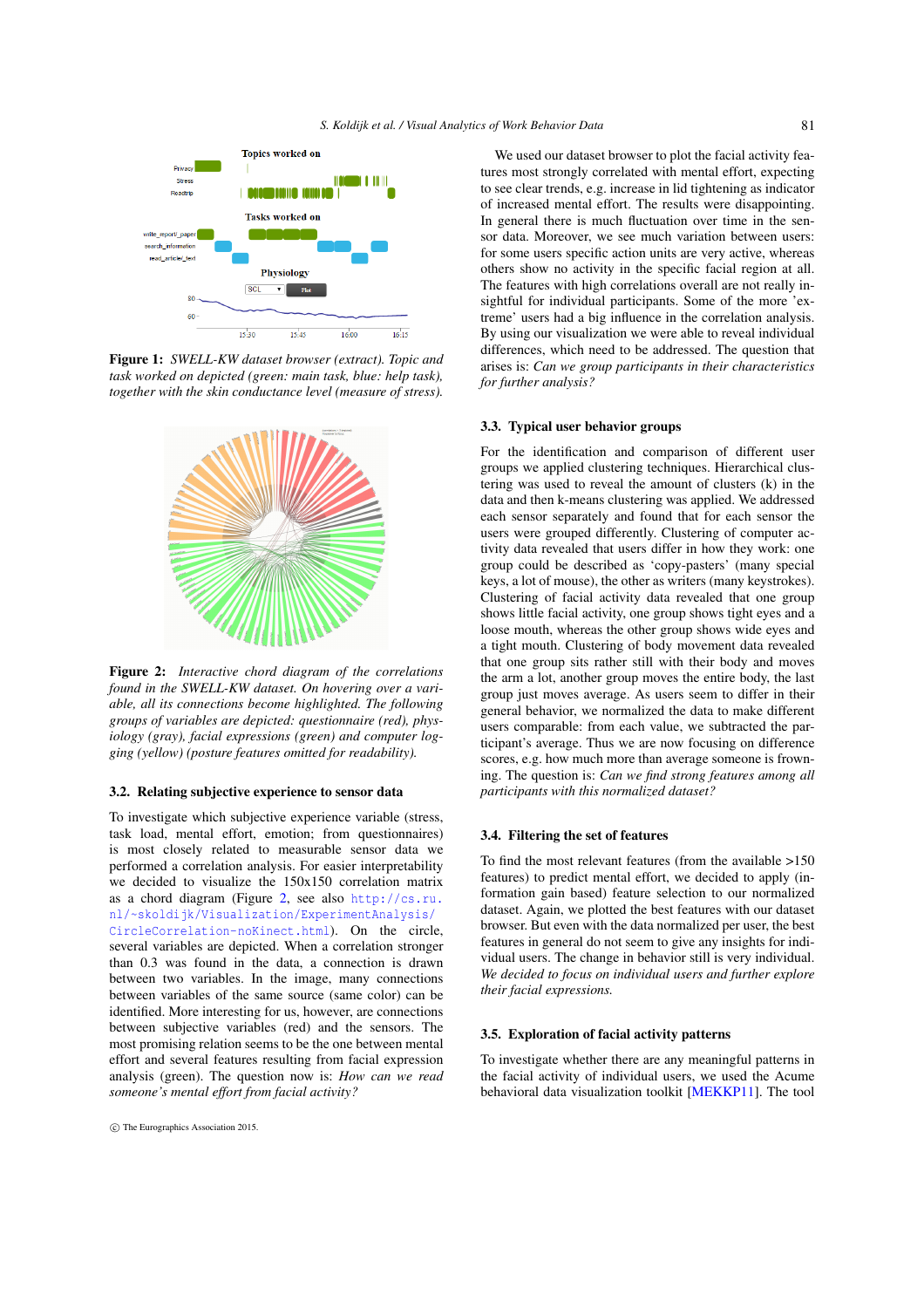<span id="page-3-3"></span>generates heat maps from facial action unit data and facilitates the comparison of different users and different working conditions. A comparison of users showed large individual differences regarding which facial regions show activity in general. When comparing data within a user, however, differences in facial activity between working conditions become visible. Inspired by the Acume toolkit, we implemented a heat map visualization, which enables us to see patterns in different features in one glance (Figure [3\)](#page-3-0). This is an improvement over separate line charts, but *to make the data better interpretable we think an avatar displaying the particular facial expressions would be an useful addition.*



<span id="page-3-0"></span>Figure 3: *A heat map of facial activity data of 2 participants. Different facial regions show changes in activity.*

<span id="page-3-1"></span>

Figure 4: *HapFACS avatar displaying different facial expressions of one participant while working*

#### 3.6. Details on demand: Visualizing facial activity

To render facial expressions on an avatar (see Figure [4\)](#page-3-1) we used the HapFACS tool [\[AL13\]](#page-4-25). We added this visualization as a detail-on-demand concept to the heat map visualization (see [http://cs.ru.nl/~skoldijk/Visualization/](http://cs.ru.nl/~skoldijk/Visualization/ExperimentBrowser/heatmap/FacialActionUnits2/heatmap3.html) [ExperimentBrowser/heatmap/FacialActionUnits2/](http://cs.ru.nl/~skoldijk/Visualization/ExperimentBrowser/heatmap/FacialActionUnits2/heatmap3.html) [heatmap3.html](http://cs.ru.nl/~skoldijk/Visualization/ExperimentBrowser/heatmap/FacialActionUnits2/heatmap3.html)). In addition to seeing general patterns in the heat map, the user can hover over a point in time to get a representation of the actual facial expression. *Ideally we would want to add an indication of which facial expressions typically refer to high mental effort.*

#### 3.7. Grouping typical facial expressions

To find typical facial expressions related to high mental effort, we applied a supervised Self-organizing Map (SOM). The SOM takes facial action unit data together with annotations on mental effort and produces a map in which the regions are ordered according to mental effort. Each cell of the SOM contains a typical facial expression, which was vi-sually encoded with a Chernoff face metaphor (Fig. [5;](#page-3-2) alternatively the avatars could be used). As a result, we found several facial expressions typically associated with a high or low mental effort.

| $\rightarrow$<br>۳<br>$\rightarrow$<br>$\overline{\phantom{a}}$<br>۰. |                |    |       | . .   |    |     |
|-----------------------------------------------------------------------|----------------|----|-------|-------|----|-----|
| Θ<br>$\qquad \qquad$<br>٦ą<br>$\frac{1}{2}$                           | a              | œ  |       | onjay | 79 | tv. |
| G<br>Ξ                                                                | 4.3<br>급       | é۳ | وتيته | ÷     | 55 | Ŧ   |
| $\Theta$<br>Э<br>Θ<br>$\sim$<br>$\sim$                                | $\lambda$<br>ē |    |       | 59    |    | ćτ  |
| Θ<br>Θ<br>Э                                                           | 70             | t  |       |       | G. | v   |
| Э<br>Θ<br>$\overline{\phantom{0}}$<br>≘<br>Ξ                          | M              | w  | m     | 77    |    | v.  |

<span id="page-3-2"></span>Figure 5: *Left: Self organizing map, sorted on mental effort; Right: Facial expressions related to mental efforts.*

# 4. Conclusion and future work

In an iterative approach, we used automatic data analysis procedures and visualization techniques in order to answer our research question: How can sensor data be used to gain insight into work behavior, specifically related to stress at work? We found that mental effort seems to be most closely related to facial expression features. Which specific facial action units are most informative differs per user. By clustering we were able to identify several user groups. Even after normalizing our data per user, individual differences remained. By means of a heat map we were able to visualize meaningful patterns in facial activity for an individual user. The visualization was made more insightful by rendering facial expressions on an avatar. Finally, we identified several facial expressions that are typically related to a low or high mental effort. We conclude that facial expressions may be a promising measurable outward characteristic that can be visualized to indicate mental state patterns during work.

The benefit of incorporating visual analytics to our problem, instead of a black box machine learning approach, was to gather a deeper understanding of the structures in our data and to gain insights from individual users' data. Important lessons learned are: 1) There are many individual differences. People experience stressors differently, people differ in their usual work behavior and people show different outward behavior under stress; 2) Machine learning techniques that build one general model over all users seem not to make sense under these conditions. Models should be trained on individual users or groups of similar users. 3) A direct mapping from low level sensor data to subjective experience is hard. We rather suggest to first interpret low level data to a higher level e.g. raw computer interactions to tasks, facial action unit activity to meaningful facial expressions.

The presented results can serve as a baseline for a variety of future approaches. In future work, detailed analysis of specific users or user groups should be done, ideally with a dataset containing more labeled data per user. We now mainly focused on facial expressions. The combination of data from different sensors might be interesting to analyze and visualize. The presented analyses and visualizations should be integrated in an interactive visual analytics system. Finally, a user-study should be performed to evaluated whether the resulting visualizations can indeed help employees to detect alarming patterns in work behavior.